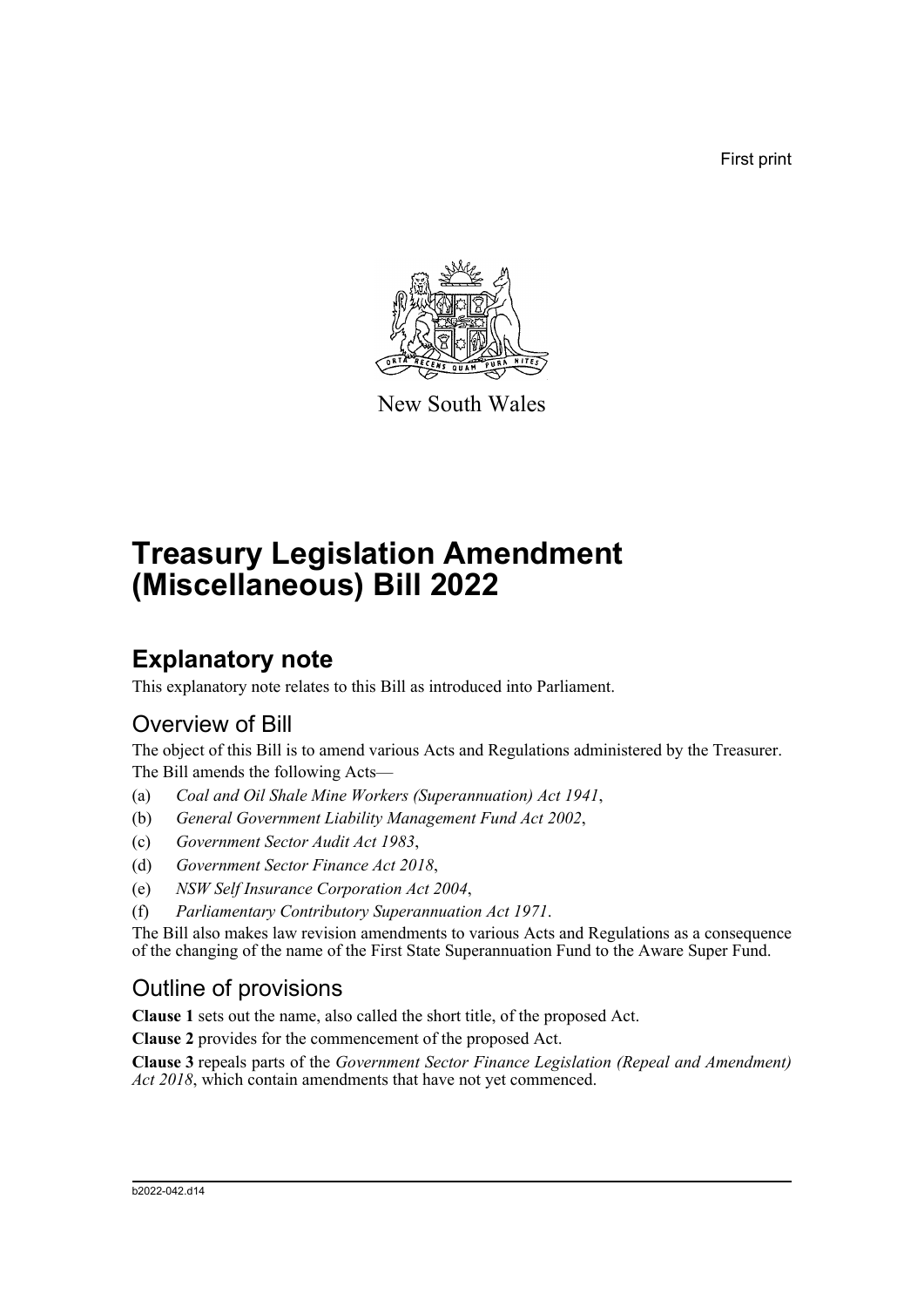### **Schedule 1 Amendments**

#### **1.1 Coal and Oil Shale Mine Workers (Superannuation) Act 1941 No 45**

**Schedule 1.1** makes amendments to the *Coal and Oil Shale Mine Workers (Superannuation) Act 1941* in response to the Royal Commission into Misconduct in the Banking, Superannuation and Financial Services Industry, also known as the Hayne Royal Commission, including amendments—

- (a) enabling a separate person to be appointed to administer the Coal and Oil Shale Mine Workers Compensation Subsidy Fund, instead of the Corporate Trustee that administers the AUSCOAL Superannuation Fund, and
- (b) enabling another person to be appointed to administer the AUSCOAL Superannuation Fund.

#### **1.2 General Government Liability Management Fund Act 2002 No 60**

**Schedule 1.2** amends the *General Government Liability Management Fund Act 2002* to remove references to the "Crown Entity" to comply with the Australian Accounting Standards.

#### **1.3 Government Sector Audit Act 1983 No 152**

**Schedule 1.3** amends the *Government Sector Audit Act 1983* to better align the Act with the *Government Sector Finance Act 2018*.

**Schedule 1.3[1], [2], [5], [6] and [8]** remove redundant references to general government sector financial statements.

**Schedule 1.3[3], [4] and [7]** make amendments regarding the timing of the provision of audited Consolidated State Financial Statements and audit opinions by the Auditor-General. Specific dates are removed and replaced with obligations to provide statements and opinions as soon as practicable. **Schedule 1.3[4]** omits section 51 as tabling of Consolidated State Financial Statements is dealt with by the *Government Sector Finance Act 2018*, section 7.18. **Schedule 1.3[9]** makes a consequential amendment to remove a subsection made redundant by these amendments.

#### **1.4 Government Sector Finance Act 2018 No 55**

**Schedule 1.4** amends the *Government Sector Finance Act 2018* to clarify the timing and sequence of the giving of compliance statements.

Currently, an accountable authority for a reporting GSF agency is required to include a compliance statement with its annual GSF financial statements before the beginning of the audit by the Auditor-General. **Schedule 1.4[1]** amends section 7.6 to require the compliance statement be given before the Auditor-General prepares the audit report. The statement is taken to be part of the annual GSF financial statements after it is given to the Auditor-General.

Currently, the Treasurer is required to include a compliance statement with the Consolidated State Financial Statements before the beginning of the audit of the statements by the Auditor-General. **Schedule 1.4[2]** amends section 7.17 to require the Treasurer to provide the compliance statement before the Auditor-General prepares the audit report. The statement is taken to be part of the Consolidated State Financial Statements after it is given to the Auditor-General.

**Schedule 1.4[3]** inserts section 7.18(1A) to make it clear that certain statements, commentaries and reports must be tabled in the Legislative Assembly at the same time.

#### **1.5 NSW Self Insurance Corporation Act 2004 No 106**

**Schedule 1.5** amends the *NSW Self Insurance Corporation Act 2004* to remove references to the "Crown Finance Entity" to comply with the Australian Accounting Standards.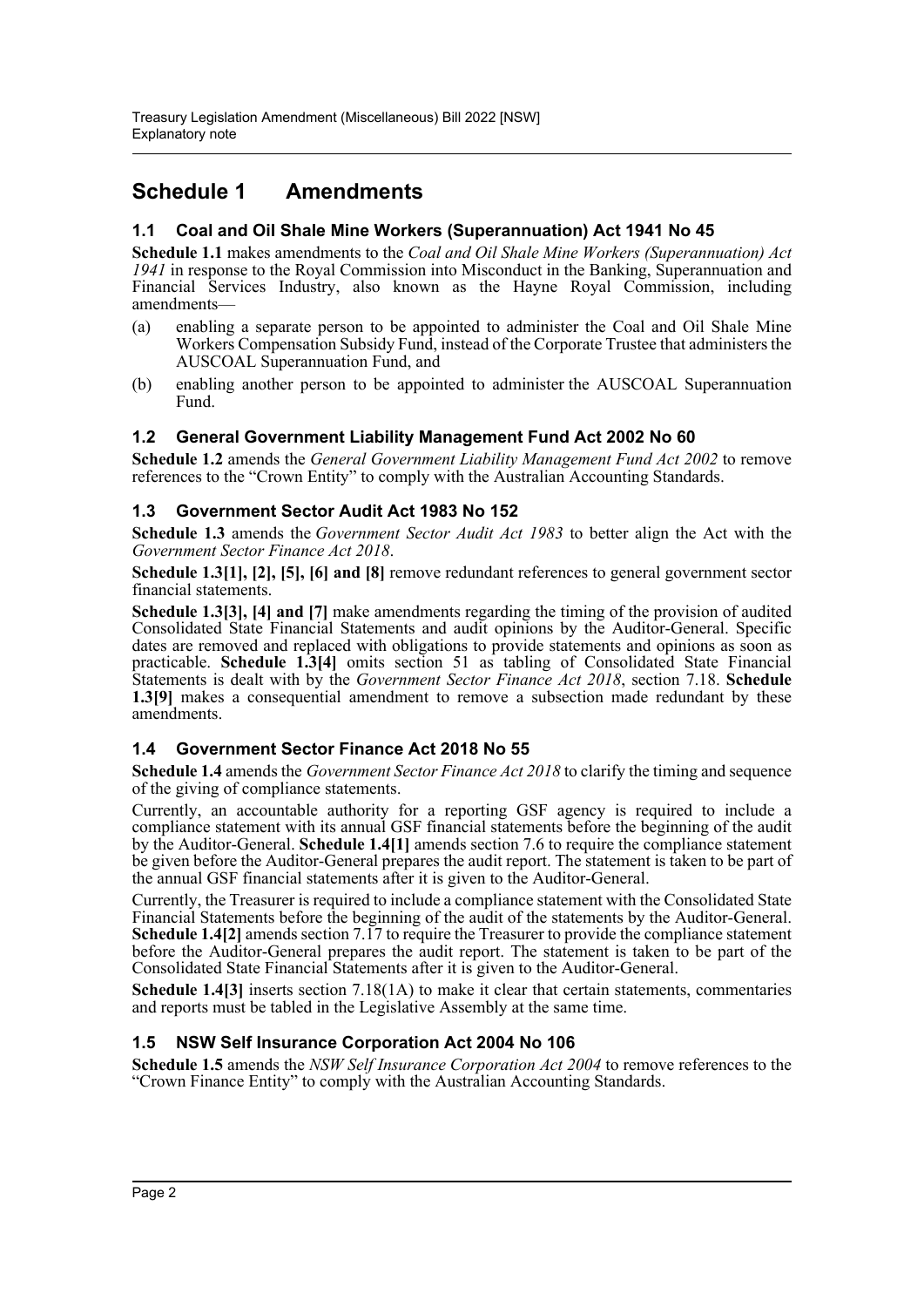#### **1.6 Parliamentary Contributory Superannuation Act 1971 No 53**

**Schedule 1.6** amends the *Parliamentary Contributory Superannuation Act 1971* to change the method of appointment and removal of the trustees of the Parliamentary Contributory Superannuation Fund. The subschedule also makes other minor, consequential and savings and transitional amendments relating to the trustees.

### **Schedule 2 Law revision amendments relating to Aware Super**

**Schedule 2** amends the following Acts and Regulations to update references to First State Superannuation which is now known as Aware Super—

- (a) *First State Superannuation Act 1992*,
- (b) *First State Superannuation Regulation 2018*,
- (c) *Parliamentary Contributory Superannuation Act 1971*,
- (d) *Parliamentary Contributory Superannuation Regulation 2018*,
- (e) *Police Regulation (Superannuation) Act 1906*,
- (f) *Police Superannuation Regulation 2020*,
- (g) *State Authorities Superannuation Act 1987*,
- (h) *State Authorities Superannuation Regulation 2020*,
- (i) *Superannuation Act 1916*,
- (j) *Superannuation (Axiom Funds Management Corporation) Act 1996*,
- (k) *Superannuation Regulation 2016*.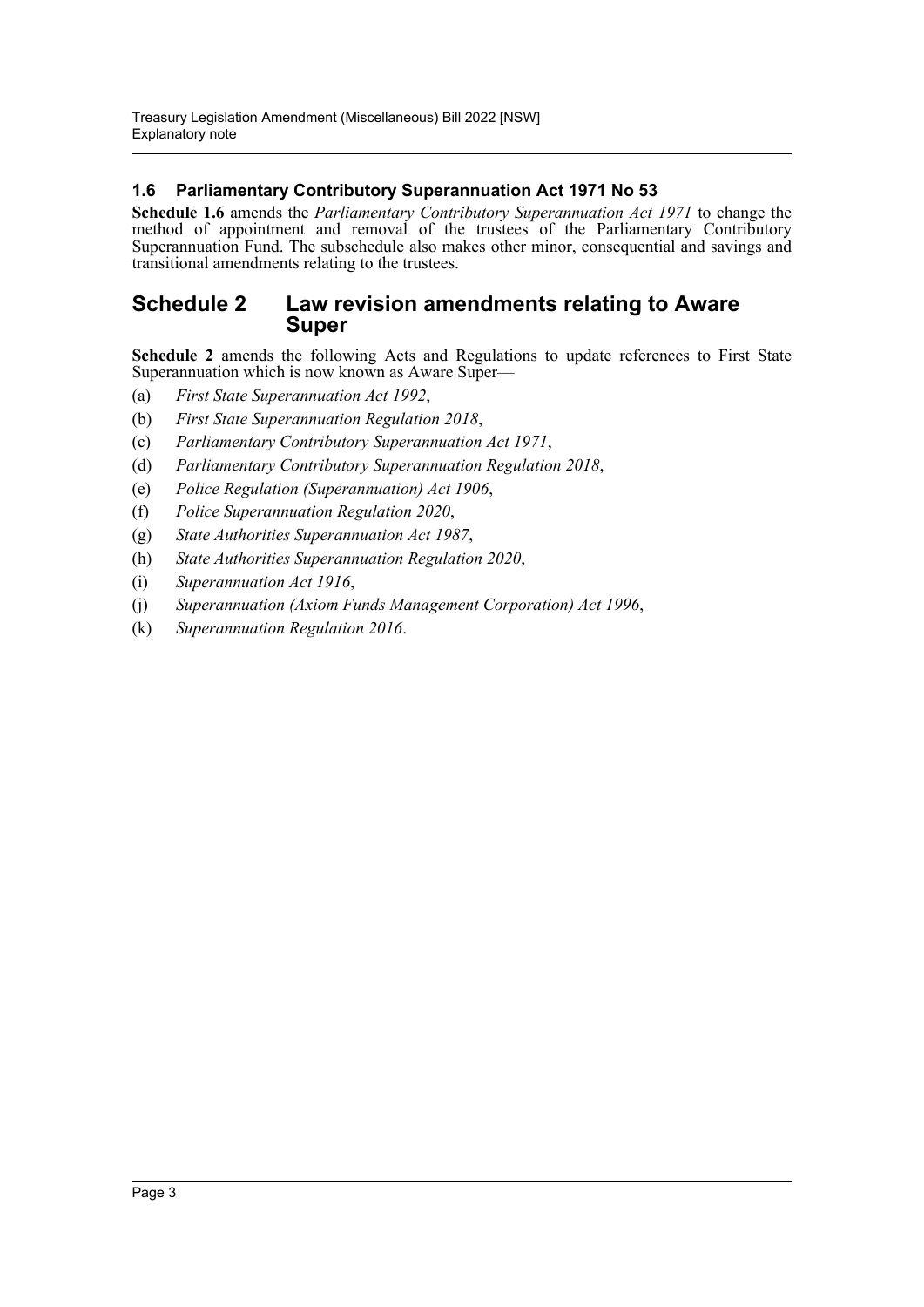First print



New South Wales

## **Treasury Legislation Amendment (Miscellaneous) Bill 2022**

## **Contents**

| Schedule 2        |   | Law revision amendments relating to Aware Super                                                   |      |
|-------------------|---|---------------------------------------------------------------------------------------------------|------|
| <b>Schedule 1</b> |   | <b>Amendments</b>                                                                                 |      |
|                   | 3 | Repeal of parts of Government Sector Finance Legislation (Repeal and<br>Amendment) Act 2018 No 70 | ົ    |
|                   |   | Commencement                                                                                      | 2    |
|                   |   | Name of Act                                                                                       | 2    |
|                   |   |                                                                                                   | Page |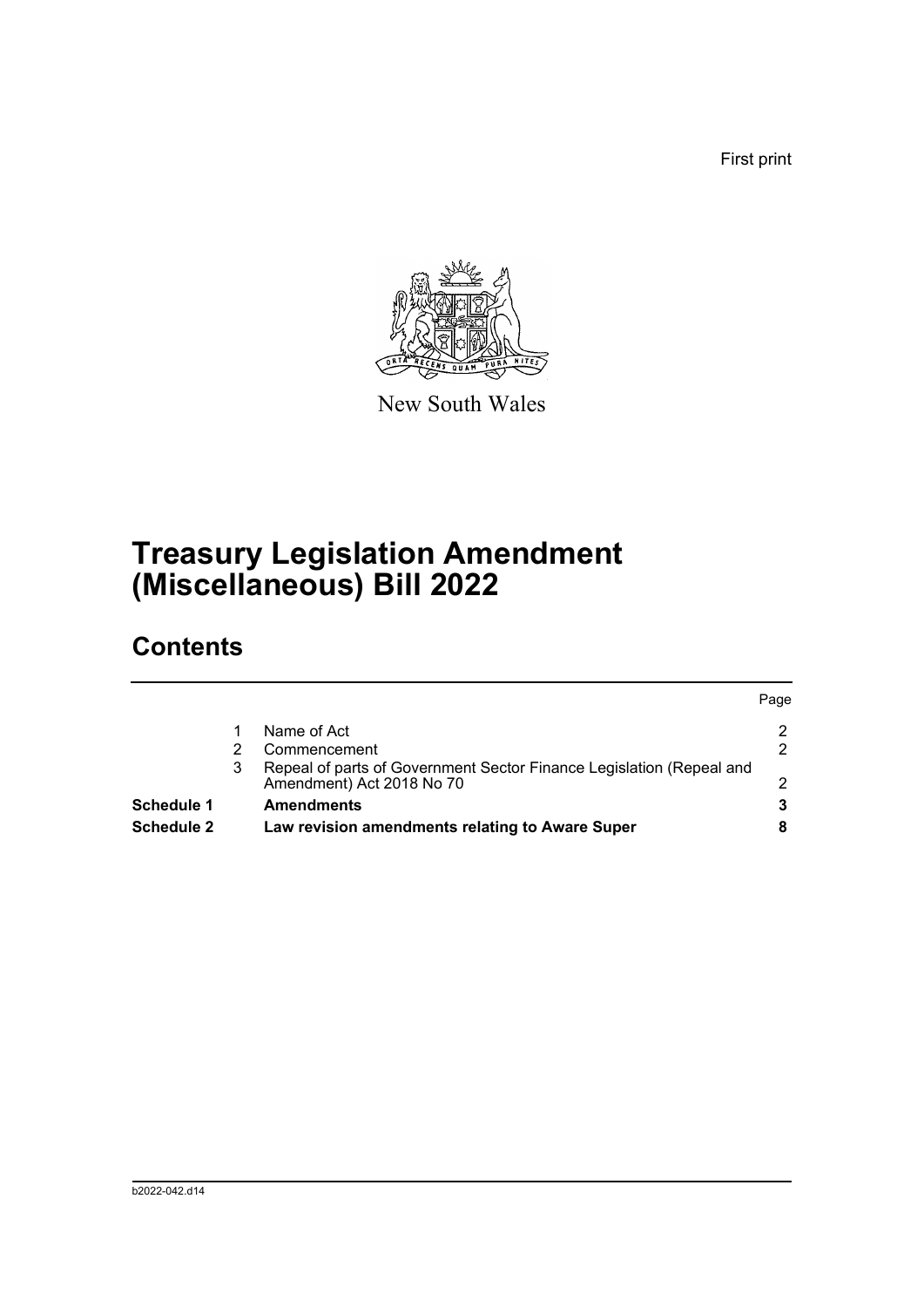

New South Wales

## **Treasury Legislation Amendment (Miscellaneous) Bill 2022**

No , 2022

### **A Bill for**

An Act to make miscellaneous amendments to legislation administered by the Treasurer.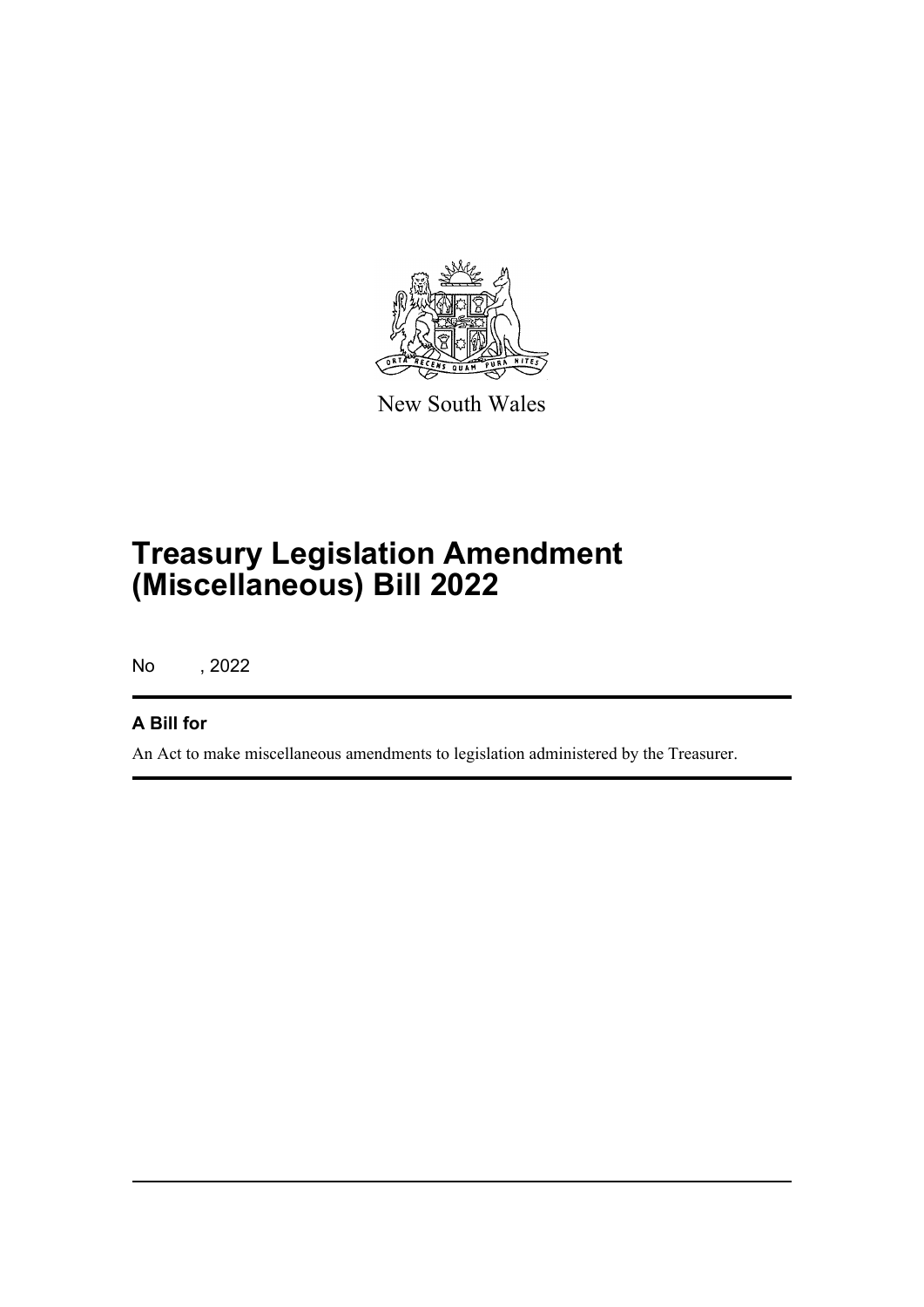Treasury Legislation Amendment (Miscellaneous) Bill 2022 [NSW]

<span id="page-5-2"></span><span id="page-5-1"></span><span id="page-5-0"></span>

|              |                     | The Legislature of New South Wales enacts—                                                                                    | 1              |
|--------------|---------------------|-------------------------------------------------------------------------------------------------------------------------------|----------------|
| 1            | <b>Name of Act</b>  |                                                                                                                               | $\overline{a}$ |
|              |                     | This Act is the <i>Treasury Legislation Amendment (Miscellaneous) Act 2022</i> .                                              | 3              |
| $\mathbf{2}$ | <b>Commencement</b> |                                                                                                                               | 4              |
|              |                     | This Act commences, or is taken to have commenced, on 1 July 2022.                                                            | 5              |
| 3            | Act 2018 No 70      | Repeal of parts of Government Sector Finance Legislation (Repeal and Amendment)                                               | 6<br>7         |
|              |                     | The following provisions of the <i>Government Sector Finance Legislation (Repeal and</i><br>Amendment) Act 2018 are repealed— | 8<br>9         |
|              | (a)                 | Schedule 4.6,                                                                                                                 | 10             |
|              | (b)                 | Schedule 4.7,                                                                                                                 | 11             |
|              | (c)                 | Schedule 4.9,                                                                                                                 | 12             |
|              | (d)                 | Schedule 4.19[1],                                                                                                             | 13             |
|              | (e)                 | Schedule 4.37,                                                                                                                | 14             |
|              | (f)                 | Schedule 4.43[2],                                                                                                             | 15             |
|              | (g)                 | Schedule 4.106,                                                                                                               | 16             |
|              | (h)                 | Schedule 4.119.                                                                                                               | 17             |
|              |                     |                                                                                                                               |                |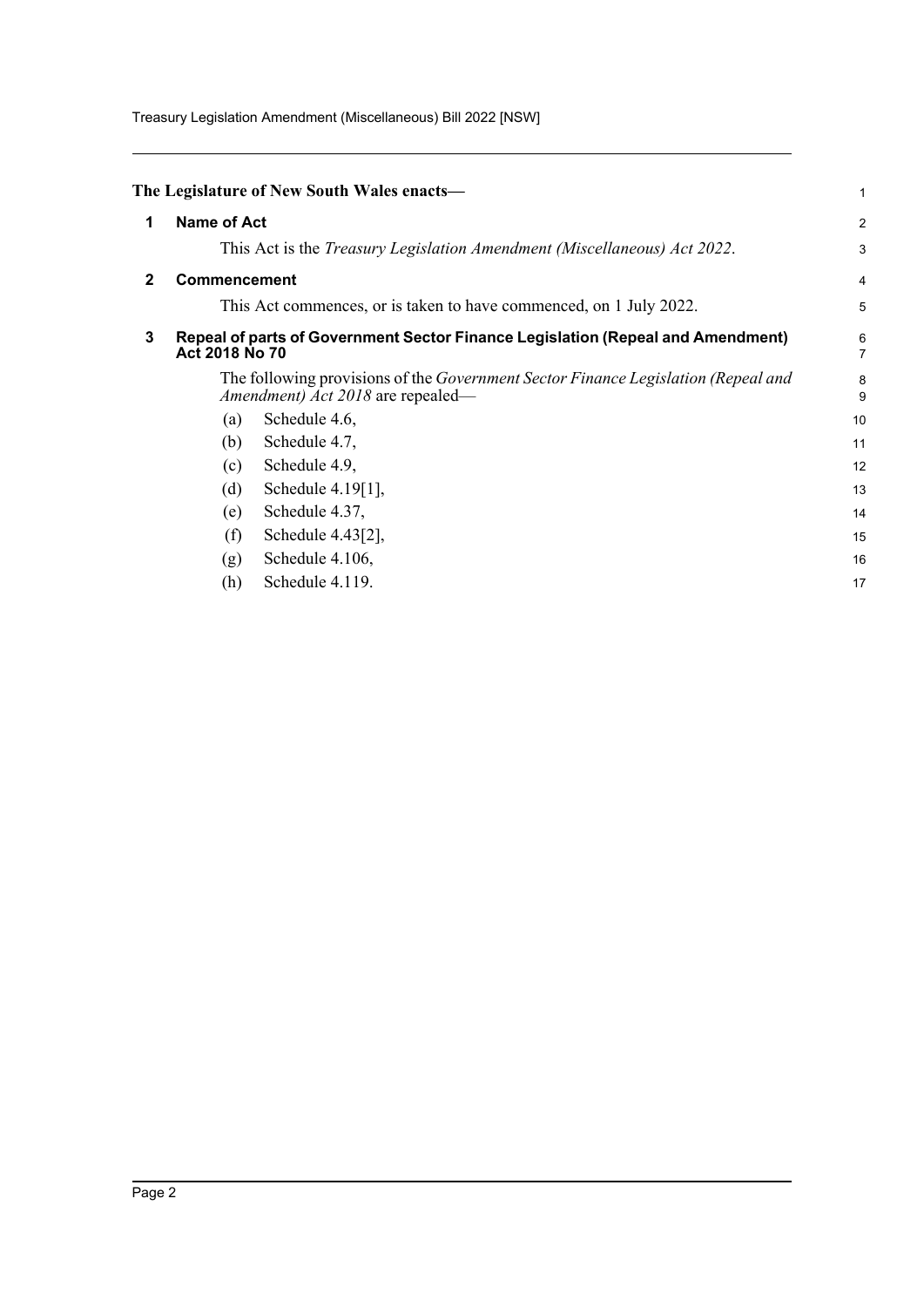<span id="page-6-0"></span>

|       | <b>Schedule 1</b>               |     | <b>Amendments</b>                                                                                                                                                     | 1              |
|-------|---------------------------------|-----|-----------------------------------------------------------------------------------------------------------------------------------------------------------------------|----------------|
| 1.1   |                                 |     | Coal and Oil Shale Mine Workers (Superannuation) Act 1941 No 45                                                                                                       | $\overline{2}$ |
| [1]   | <b>Section 2 Definitions</b>    |     |                                                                                                                                                                       | 3              |
|       |                                 |     | Omit the definition of <i>Corporate Trustee</i> from section $2(1)$ . Insert instead—<br>Corporate Trustee—see section 14.                                            | 4<br>5         |
| [2]   | <b>Section 2 Definitions</b>    |     |                                                                                                                                                                       | 6              |
|       |                                 |     | Insert in alphabetical order in section $2(1)$ —<br><b>Subsidy Fund Administrator</b> means the person appointed to administer the<br>Subsidy Fund under section 19C. | 7<br>8<br>9    |
| $[3]$ | <b>Section 14</b>               |     |                                                                                                                                                                       | 10             |
|       | Insert before section 15—       |     |                                                                                                                                                                       | 11             |
|       | 14                              |     | <b>Meaning of "Corporate Trustee"</b>                                                                                                                                 | 12             |
|       |                                 |     | In this Act, <i>Corporate Trustee</i> means—                                                                                                                          | 13             |
|       |                                 | (a) | the body incorporated as a result of arrangements made under the Coal<br>and Oil Shale Mine Workers (Superannuation) Further Amendment Act<br>1994, section 4, or     | 14<br>15<br>16 |
|       |                                 | (b) | if the Minister has appointed a person to be the Corporate Trustee—the<br>person.                                                                                     | 17<br>18       |
| [4]   |                                 |     | Section 15C Corporate Trustee to maintain trust deed and governing rules                                                                                              | 19             |
|       |                                 |     | Insert ", other than Part 4A," after "under this Act" in section $15C(4A)(a)$ .                                                                                       | 20             |
| [5]   | Section 15C(8)                  |     |                                                                                                                                                                       | 21             |
|       | Insert after section $15C(7)$ — |     |                                                                                                                                                                       | 22             |
|       | (8)                             |     | To avoid doubt, subsection (7) does not prevent an amendment or substitution<br>of the AUSCOAL Trust Deed to give effect to the following—                            | 23<br>24       |
|       |                                 | (a) | the amendments to this Act by the <i>Treasury Legislation Amendment</i><br>(Miscellaneous) Act 2022,                                                                  | 25<br>26       |
|       |                                 | (b) | the allocation of the administration of the Subsidy Fund to the Subsidy<br>Fund Administrator by operation of those amendments.                                       | 27<br>28       |
| [6]   |                                 |     | Part 4A Coal and oil shale mine workers compensation subsidies                                                                                                        | 29             |
|       |                                 |     | Omit "Corporate Trustee" wherever occurring, except section 19C(4).                                                                                                   | 30             |
|       |                                 |     | Insert instead "Subsidy Fund Administrator".                                                                                                                          | 31             |
| $[7]$ |                                 |     | Section 19C Coal and Oil Shale Mine Workers Compensation Subsidy Fund                                                                                                 | 32             |
|       |                                 |     | Omit section 19C(4). Insert instead—                                                                                                                                  | 33             |
|       | (4)                             |     | The Minister may appoint a person to administer the Subsidy Fund (the<br><b>Subsidy Fund Administrator</b> ).                                                         | 34<br>35       |
| [8]   |                                 |     | Section 19CA Subsidy Fund Administrator may invest Subsidy Fund                                                                                                       | 36             |
|       |                                 |     | Omit "it is authorised" from section 19CA(2).                                                                                                                         | 37             |
|       |                                 |     | Insert instead "the Corporate Trustee is authorised".                                                                                                                 | 38             |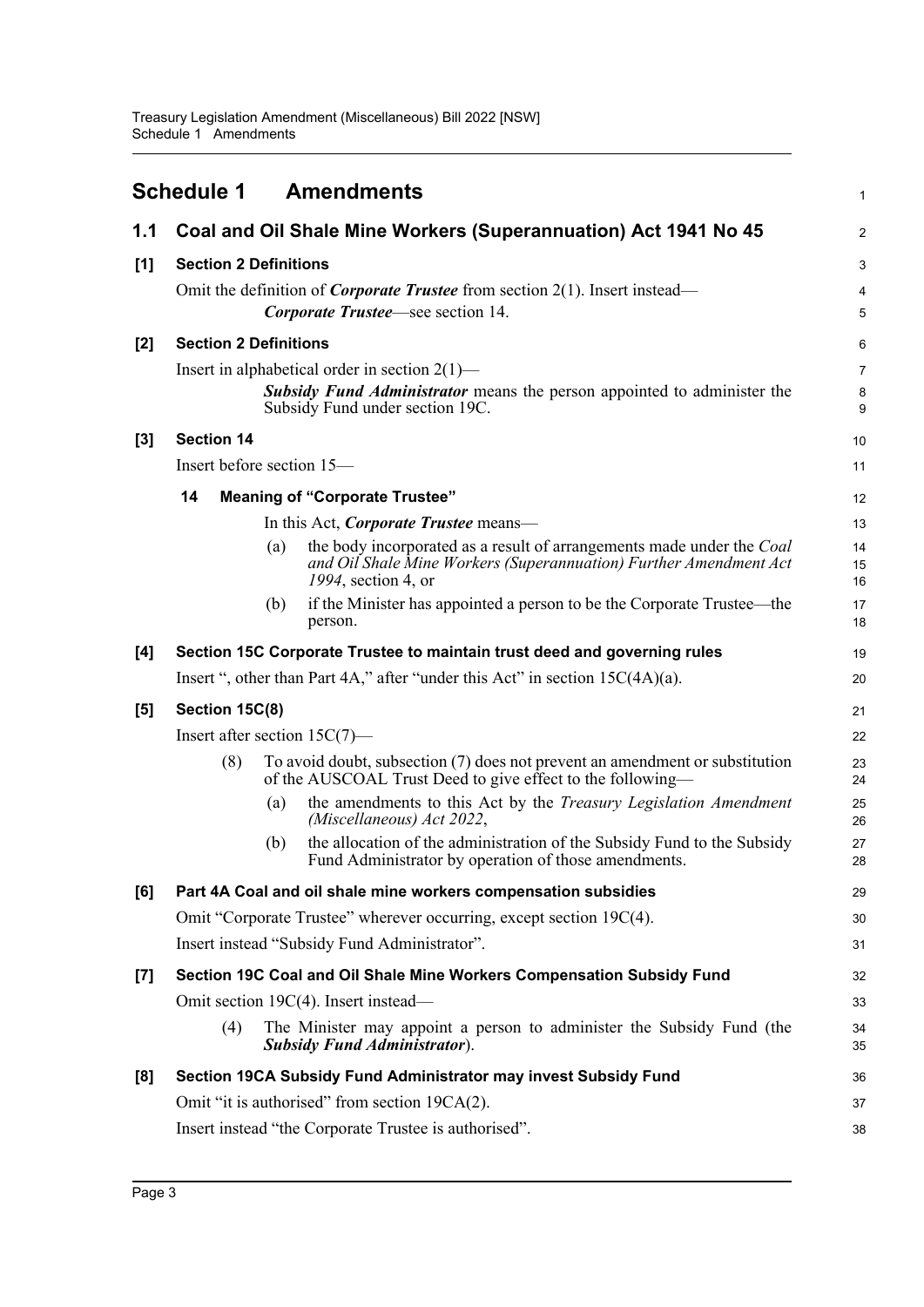| [9]    |             |                |                              | Sections 19CB and 19CC                                                                                                                                                                                                    | 1              |
|--------|-------------|----------------|------------------------------|---------------------------------------------------------------------------------------------------------------------------------------------------------------------------------------------------------------------------|----------------|
|        |             |                |                              | Insert after section 19CA-                                                                                                                                                                                                | 2              |
|        | <b>19CB</b> |                |                              | <b>Extension of references to Corporate Trustee to Subsidy Fund Administrator</b>                                                                                                                                         | 3              |
|        |             | (1)            |                              | In the following provisions, a reference to the Corporate Trustee is taken to<br>include a reference to Subsidy Fund Administrator, but only in relation to the<br>Subsidy Fund-                                          | 4<br>5<br>6    |
|        |             |                | (a)                          | section 2J,                                                                                                                                                                                                               | 7              |
|        |             |                | (b)                          | section 15B,                                                                                                                                                                                                              | 8              |
|        |             |                | (c)                          | section 16A,                                                                                                                                                                                                              | 9              |
|        |             |                | (d)                          | section $19AC(1)$ ,                                                                                                                                                                                                       | 10             |
|        |             |                | (e)                          | section 23,                                                                                                                                                                                                               | 11             |
|        |             |                | (f)                          | section 29.                                                                                                                                                                                                               | 12             |
|        |             | (2)            |                              | To avoid doubt, in section 15B(1), as extended by subsection $(1)(b)$ in relation<br>to the Subsidy Fund, the reference to "for the purposes of this Act" is taken to<br>be a reference to "for the purposes of Part 4A". | 13<br>14<br>15 |
|        | <b>19CC</b> |                |                              | References to "AUSCOAL Rules" and "AUSCOAL Trust Deed"                                                                                                                                                                    | 16             |
|        |             | (1)            |                              | In this Part-                                                                                                                                                                                                             | 17             |
|        |             |                |                              | <b>AUSCOAL Rules</b> means-                                                                                                                                                                                               | 18             |
|        |             |                | (a)                          | the AUSCOAL Rules within the meaning of section 2, or                                                                                                                                                                     | 19             |
|        |             |                | (b)                          | if the Minister has approved other rules for the purposes of this Part—<br>the other rules.                                                                                                                               | 20<br>21       |
|        |             |                |                              | <b>AUSCOAL Trust Deed means-</b>                                                                                                                                                                                          | 22             |
|        |             |                | (a)                          | the AUSCOAL Trust Deed within the meaning of section 2, or                                                                                                                                                                | 23             |
|        |             |                | (b)                          | if the Minister has approved another document for the purposes of this<br>Part—the other document.                                                                                                                        | 24<br>25       |
|        |             | (2)            |                              | The Minister may approve rules or a document under subsection (1) for the<br>purposes of 1 or more specified provisions of this Part only.                                                                                | 26<br>27       |
| [10]   |             |                |                              | Section 24 Unpaid contributions recoverable as debt                                                                                                                                                                       | 28             |
|        |             |                |                              | Omit "or the Subsidy Fund" from section 24(1).                                                                                                                                                                            | 29             |
| $[11]$ |             | Section 24(1A) |                              |                                                                                                                                                                                                                           | 30             |
|        |             |                |                              | Insert after section $24(1)$ —                                                                                                                                                                                            | 31             |
|        |             | (1A)           |                              | The Subsidy Fund Administrator may recover as a debt in a court of competent<br>jurisdiction contributions and other money payable by owners to the Subsidy<br>Fund that has not been paid by the due date.               | 32<br>33<br>34 |
| 1.2    |             |                |                              | <b>General Government Liability Management Fund Act 2002 No 60</b>                                                                                                                                                        | 35             |
| $[1]$  |             |                | <b>Section 3 Definitions</b> |                                                                                                                                                                                                                           | 36             |
|        |             |                |                              | Omit the definition of <i>Crown Entity</i> from section $3(1)$ .                                                                                                                                                          | 37             |
| [2]    |             |                |                              | Sections $5(a)$ and $12(1)$                                                                                                                                                                                               | 38             |
|        |             |                |                              | Omit "Entity" wherever occurring.                                                                                                                                                                                         | 39             |
|        |             |                |                              |                                                                                                                                                                                                                           |                |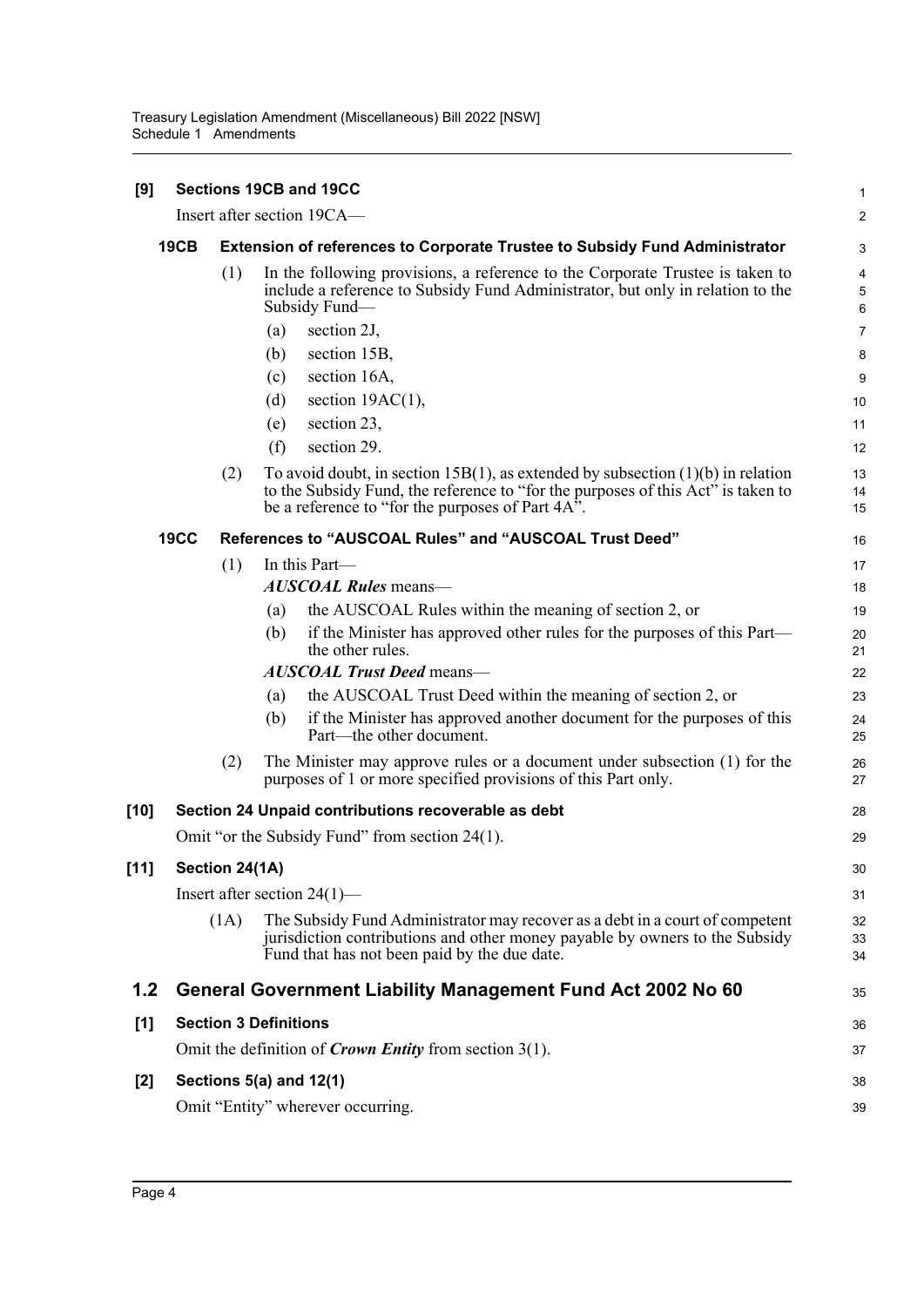| $[3]$ |          |                              |     | Section 6 Payments out of the Fund                                                                                                                                                                                                                                                          | $\mathbf{1}$         |
|-------|----------|------------------------------|-----|---------------------------------------------------------------------------------------------------------------------------------------------------------------------------------------------------------------------------------------------------------------------------------------------|----------------------|
|       |          |                              |     | Omit "Crown Entity's" from section 6(6). Insert instead "Crown's".                                                                                                                                                                                                                          | $\boldsymbol{2}$     |
| [4]   |          |                              |     | Section 9 Financial provisions relating to Ministerial Corporation                                                                                                                                                                                                                          | 3                    |
|       |          |                              |     | Omit section 9(2). Insert instead—                                                                                                                                                                                                                                                          | 4                    |
|       |          | (2)                          |     | The annual report of the Ministerial Corporation must be published as part of<br>the Treasury's annual report.                                                                                                                                                                              | 5<br>$6\phantom{1}6$ |
| 1.3   |          |                              |     | Government Sector Audit Act 1983 No 152                                                                                                                                                                                                                                                     | 7                    |
| [1]   |          | <b>Section 4 Definitions</b> |     |                                                                                                                                                                                                                                                                                             | 8                    |
|       | $4(1)$ . |                              |     | Omit the definition of <i>General Government Sector Financial Statements</i> from section                                                                                                                                                                                                   | 9<br>10              |
| $[2]$ |          |                              |     | <b>Section 27B The Auditor-General</b>                                                                                                                                                                                                                                                      | 11                   |
|       |          |                              |     | Omit ", the General Government Sector Financial Statements" from section 27B(3)(a).                                                                                                                                                                                                         | 12                   |
| $[3]$ |          | <b>Section 49</b>            |     |                                                                                                                                                                                                                                                                                             | 13                   |
|       |          |                              |     | Omit the section. Insert instead—                                                                                                                                                                                                                                                           | 14                   |
|       | 49       |                              |     | <b>Examination of Consolidated State Financial Statements</b>                                                                                                                                                                                                                               | 15                   |
|       |          | (1)                          |     | The Auditor-General must-                                                                                                                                                                                                                                                                   | 16                   |
|       |          |                              | (a) | examine the Consolidated State Financial Statements given to the<br>Auditor-General by the Treasurer under the Government Sector<br>Finance Act 2018, section 7.17(2), and                                                                                                                  | 17<br>18<br>19       |
|       |          |                              | (b) | prepare and sign an opinion as to whether the statements comply with<br>the Government Sector Finance Act 2018, section 7.17(3).                                                                                                                                                            | 20<br>21             |
|       |          | (2)                          |     | As soon as practicable after receiving the Consolidated State Financial<br>Statements from the Treasurer under the Government Sector Finance Act<br>$2018$ , section 7.17(2), the Auditor-General must give the statements and the<br>opinion prepared under this section to the Treasurer. | 22<br>23<br>24<br>25 |
|       |          | (3)                          |     | Nothing in this section prevents the alteration of the Consolidated State<br>Financial Statements, with the approval of the Auditor-General, after being<br>received by the Auditor-General and before being given to the Treasurer.                                                        | 26<br>27<br>28       |
| [4]   |          | <b>Assembly</b>              |     | Section 51 Presentation of financial statements and opinions to Legislative                                                                                                                                                                                                                 | 29<br>30             |
|       |          | Omit section 51.             |     |                                                                                                                                                                                                                                                                                             | 31                   |
| $[5]$ |          |                              |     | Sections 52(1) and 57(1)(a)                                                                                                                                                                                                                                                                 | 32                   |
|       |          |                              |     | Omit "and General Government Sector Financial Statements" wherever occurring.                                                                                                                                                                                                               | 33                   |
| [6]   |          |                              |     | <b>Section 52 Auditor-General's reports</b>                                                                                                                                                                                                                                                 | 34                   |
|       |          |                              |     | Omit ", the General Government Sector Financial Statements" from section 52(3).                                                                                                                                                                                                             | 35                   |
| $[7]$ |          |                              |     | Section 52A Auditor-General's report to be presented to Parliament                                                                                                                                                                                                                          | 36                   |
|       |          | section $52A(1)$             |     | Omit "not later than 31 October in the year following that to which the report relates" from                                                                                                                                                                                                | 37<br>38             |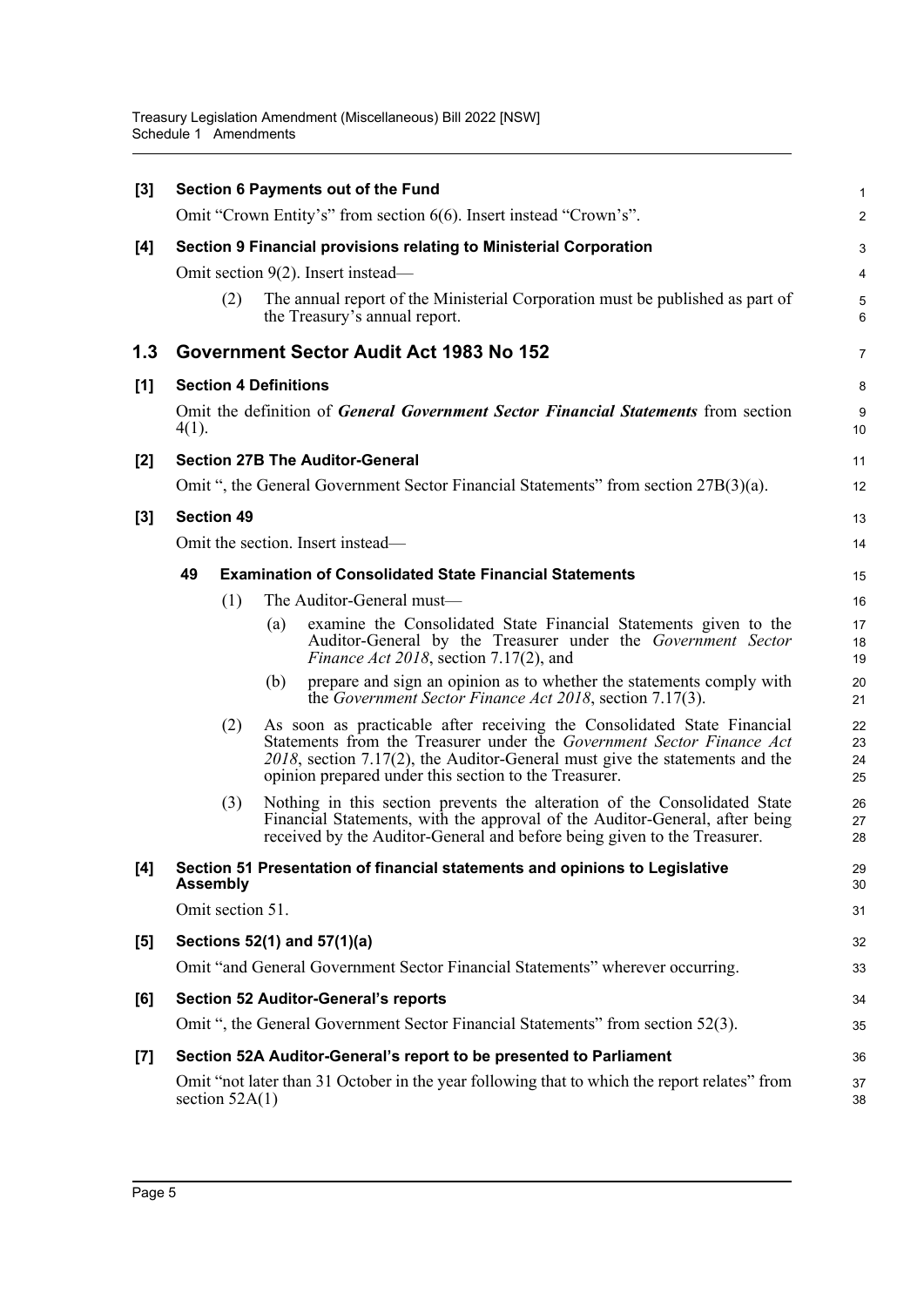|       |                      | Insert instead "as soon as practicable after giving the statements and the opinion to the<br>Treasurer under section $49(2)$ ".                                | $\mathbf 1$<br>$\overline{2}$ |
|-------|----------------------|----------------------------------------------------------------------------------------------------------------------------------------------------------------|-------------------------------|
|       |                      | <b>Section 57 Functions of Committee</b>                                                                                                                       | 3                             |
| [8]   |                      | Omit "and general government sector financial statements" from section $57(1)(c)$ .                                                                            | $\overline{\mathbf{4}}$       |
|       |                      |                                                                                                                                                                |                               |
| [9]   |                      | <b>Section 64 Regulations</b>                                                                                                                                  | 5                             |
|       | Omit section 64(1A). |                                                                                                                                                                | $6\phantom{1}6$               |
| 1.4   |                      | Government Sector Finance Act 2018 No 55                                                                                                                       | $\overline{7}$                |
| $[1]$ |                      | <b>Section 7.6 Annual GSF financial statements</b>                                                                                                             | 8                             |
|       |                      | Omit section 7.6(4). Insert instead—                                                                                                                           | $\boldsymbol{9}$              |
|       | (4)                  | The accountable authority must prepare a statement as to whether the annual<br>GSF financial statements comply with subsection (3).                            | 10<br>11                      |
|       | (4A)                 | The statement must be given to the Auditor-General before the<br>Auditor-General prepares the audit report for the annual GSF financial<br>statements.         | 12<br>13<br>14                |
|       | (4B)                 | The statement is taken to be part of the annual GSF financial statements after<br>it is given to the Auditor-General.                                          | 15<br>16                      |
| $[2]$ |                      | <b>Section 7.17 Consolidated State Financial Statements</b>                                                                                                    | 17                            |
|       |                      | Omit section 7.17(4). Insert instead—                                                                                                                          | 18                            |
|       | (4)                  | The Treasurer must prepare a statement as to whether the Consolidated State<br>Financial Statements comply with subsection (3).                                | 19<br>20                      |
|       | (4A)                 | The statement must be given to the Auditor-General before the<br>Auditor-General prepares the audit report for the Consolidated State Financial<br>Statements. | 21<br>22<br>23                |
|       | (4B)                 | The statement is taken to be part of the Consolidated State Financial<br>Statements after it is given to the Auditor-General.                                  | 24<br>25                      |
| $[3]$ |                      | Section 7.18 Tabling of Consolidated State Financial Statements                                                                                                | 26                            |
|       |                      | Insert after section $7.18(1)$ —                                                                                                                               | 27                            |
|       | (1A)                 | The statements, commentaries and reports referred to in subsection $(1)(a)$ –(c)<br>must be tabled in the Legislative Assembly at the same time.               | 28<br>29                      |
| 1.5   |                      | NSW Self Insurance Corporation Act 2004 No 106                                                                                                                 | 30                            |
| [1]   |                      | <b>Section 11 Self Insurance Fund</b>                                                                                                                          | 31                            |
|       |                      | Omit "Finance Entity" from section 11(5).                                                                                                                      | 32                            |
| $[2]$ | Section 11(6)        |                                                                                                                                                                | 33                            |
|       | Omit the subsection. |                                                                                                                                                                | 34                            |
| 1.6   |                      | <b>Parliamentary Contributory Superannuation Act 1971 No 53</b>                                                                                                | 35                            |
| [1]   | <b>Section 14</b>    |                                                                                                                                                                | 36                            |
|       |                      | Omit the section. Insert instead—                                                                                                                              | 37                            |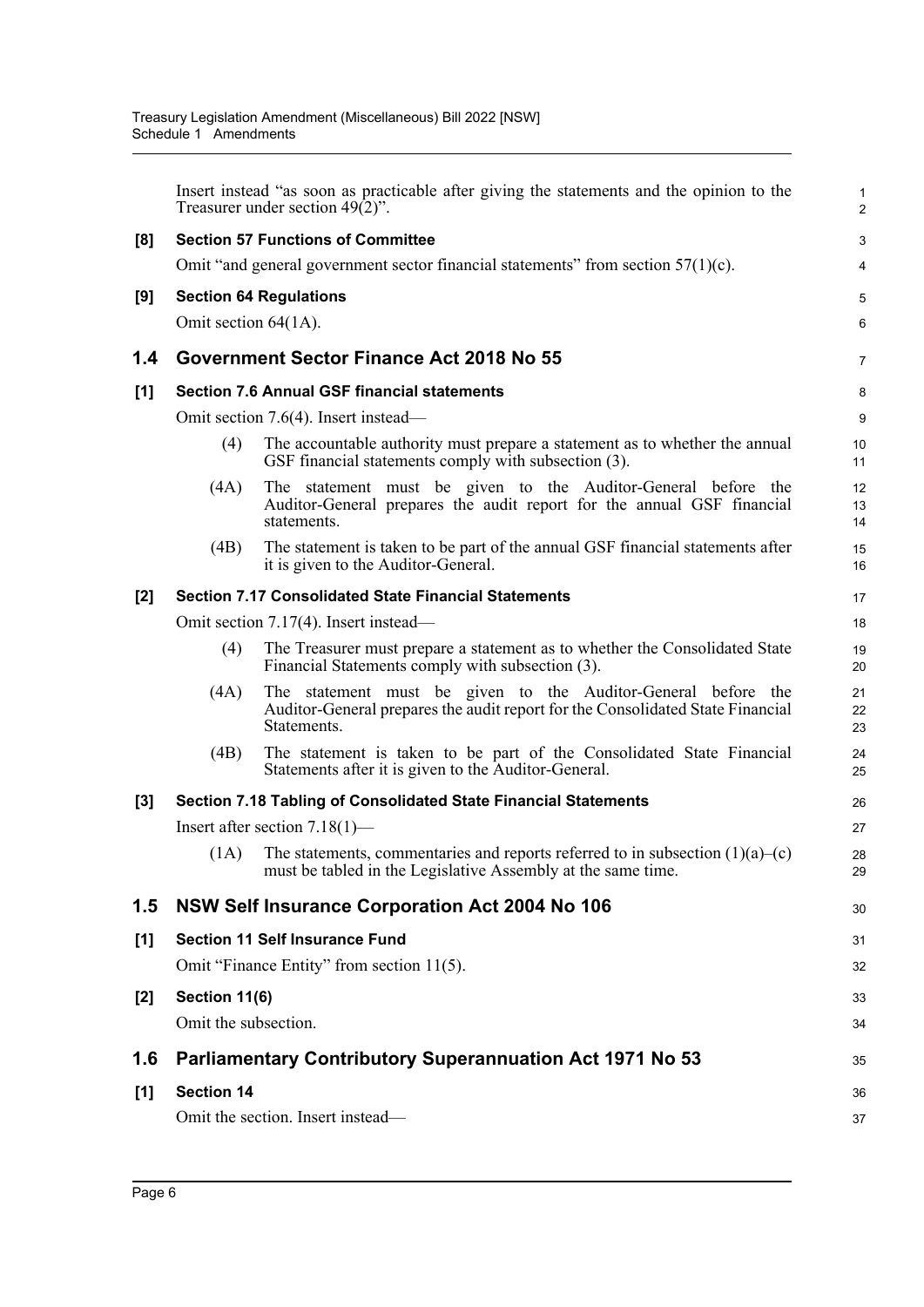|       | 14 |               | <b>Trustees of the Fund</b>                                                                                                                                                                                  | $\mathbf 1$         |
|-------|----|---------------|--------------------------------------------------------------------------------------------------------------------------------------------------------------------------------------------------------------|---------------------|
|       |    | (1)           | The trustees of the Fund are—                                                                                                                                                                                | $\boldsymbol{2}$    |
|       |    |               | 7 members of the Parliamentary Contributory Superannuation Scheme<br>(a)<br>appointed by the trustees (an <i>appointed trustee</i> ), and                                                                    | 3<br>$\overline{4}$ |
|       |    |               | the Secretary of the Treasury.<br>(b)                                                                                                                                                                        | 5                   |
|       |    | (2)           | An appointed trustee vacates office on ceasing to be a member of the<br>Parliamentary Contributory Superannuation Scheme.                                                                                    | 6<br>$\overline{7}$ |
|       |    | (3)           | On a vacancy occurring in the office of appointed trustee, for any reason, the<br>trustees must appoint a member of the Parliamentary Contributory<br>Superannuation Scheme to replace the vacating trustee. | 8<br>9<br>10        |
|       |    | (4)           | An appointed trustee may be removed by—                                                                                                                                                                      | 11                  |
|       |    |               | the trustees, or<br>(a)                                                                                                                                                                                      | 12                  |
|       |    |               | after consultation with the trustees, the Treasurer on reasonable<br>(b)<br>grounds.                                                                                                                         | 13<br>14            |
|       |    | (5)           | Subject to this section, an appointed trustee holds office for the period<br>specified in the trustee's instrument of appointment, which must not exceed 4<br>years.                                         | 15<br>16<br>17      |
|       |    | (6)           | An appointed trustee is eligible for reappointment.                                                                                                                                                          | 18                  |
| [2]   |    |               | <b>Section 16 Meetings of trustees</b>                                                                                                                                                                       | 19                  |
|       |    |               | Omit section $16(1A)$ .                                                                                                                                                                                      | 20                  |
| $[3]$ |    | Section 16(5) |                                                                                                                                                                                                              | 21                  |
|       |    |               | Omit "by reason of the dissolution or expiry of the Legislative Assembly or".                                                                                                                                | 22                  |
| [4]   |    |               | Schedule 1 Savings, transitional and other provisions                                                                                                                                                        | 23                  |
|       |    |               | Insert at the end of clause $1(1)$ —                                                                                                                                                                         | 24                  |
|       |    |               | an Act that amends this Act                                                                                                                                                                                  | 25                  |
| [5]   |    |               | Schedule 1, clause 13                                                                                                                                                                                        | 26                  |
|       |    |               | Insert after clause 12-                                                                                                                                                                                      | 27                  |
|       | 13 |               | <b>Existing trustees continue in office</b>                                                                                                                                                                  | 28                  |
|       |    | (1)           | The trustees of the Fund referred to in section $14(1)(a)$ and (b), as in force<br>immediately before the commencement of the amending Act, continue in<br>office until the earlier of the following—        | 29<br>30<br>31      |
|       |    |               | the expiry of the period of 4 years beginning on the commencement of<br>(a)<br>the amending Act, or                                                                                                          | 32<br>33            |
|       |    |               | another date determined by the trustees.<br>(b)                                                                                                                                                              | 34                  |
|       |    | (2)           | A trustee referred to in this clause—                                                                                                                                                                        | 35                  |
|       |    |               | may be removed under section 14(4), as inserted by the amending Act,<br>(a)<br>and                                                                                                                           | 36<br>37            |
|       |    |               | is eligible for reappointment.<br>(b)                                                                                                                                                                        | 38                  |
|       |    | (3)           | In this clause-                                                                                                                                                                                              | 39                  |
|       |    |               | <b>amending Act</b> means the Treasury Legislation (Miscellaneous) Act 2022,<br>Schedule 1.6.                                                                                                                | 40<br>41            |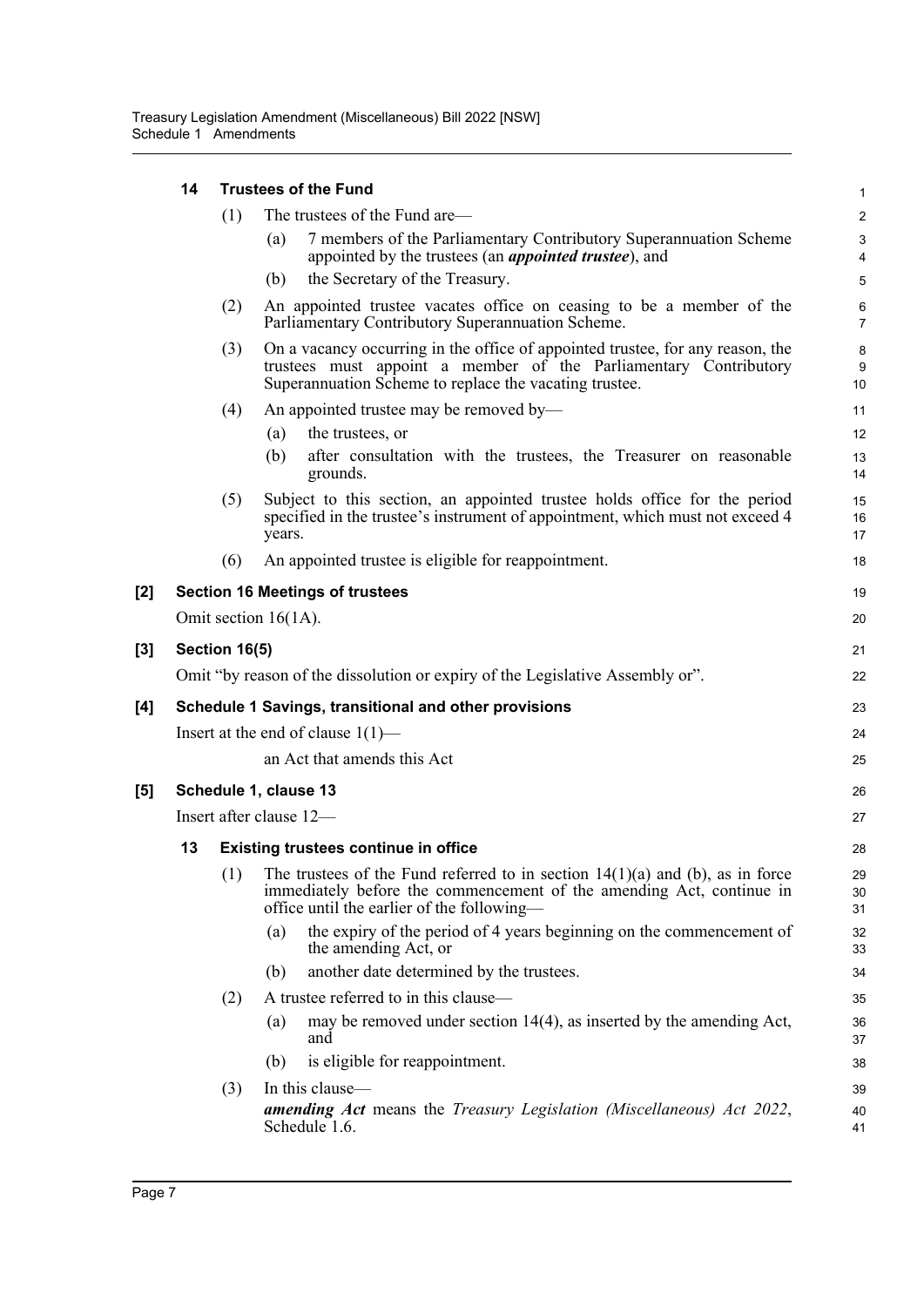<span id="page-11-0"></span>

|       | <b>Schedule 2</b>          | Law revision amendments relating to Aware<br><b>Super</b>                                                                                                                                                                                                                                                                                            | 1<br>$\overline{a}$        |
|-------|----------------------------|------------------------------------------------------------------------------------------------------------------------------------------------------------------------------------------------------------------------------------------------------------------------------------------------------------------------------------------------------|----------------------------|
| 2.1   |                            | First State Superannuation Act 1992 No 100                                                                                                                                                                                                                                                                                                           | 3                          |
| $[1]$ |                            | <b>Section 1 Name of Act</b>                                                                                                                                                                                                                                                                                                                         | 4                          |
|       |                            | Omit "First State Superannuation Act 1992". Insert instead "Aware Super Act 1992".                                                                                                                                                                                                                                                                   | 5                          |
| [2]   |                            | Schedule 3 Savings, transitional and other provisions                                                                                                                                                                                                                                                                                                | 6                          |
|       |                            | Insert at the end of the Schedule, with appropriate numbering-                                                                                                                                                                                                                                                                                       | 7                          |
|       | <b>Part</b>                | <b>Provision consequent on enactment of Treasury</b><br><b>Legislation Amendment (Miscellaneous) Act 2022</b>                                                                                                                                                                                                                                        | 8<br>9                     |
|       |                            | <b>References to First State Superannuation</b>                                                                                                                                                                                                                                                                                                      | 10                         |
|       |                            | On and from the commencement of the <i>Treasury Legislation Amendment</i><br>(Miscellaneous) Act 2022, Schedule 2.1, a reference in an Act, instrument or<br>other document to First State Superannuation or the First State<br>Superannuation Act 1992 is taken to include a reference to Aware Super or the<br>Aware Super Act 1992, respectively. | 11<br>12<br>13<br>14<br>15 |
| $[3]$ | <b>Dictionary</b>          |                                                                                                                                                                                                                                                                                                                                                      | 16                         |
|       |                            | Omit the definition of FTC.                                                                                                                                                                                                                                                                                                                          | 17                         |
|       | Insert instead-            |                                                                                                                                                                                                                                                                                                                                                      | 18                         |
|       |                            | <b>FTC</b> means the following companies, taken to be registered under the<br>Corporations Act 2001 of the Commonwealth by reason of the operation of the<br>Superannuation Administration Act 1996, Schedule 2A, clause 3—                                                                                                                          | 19<br>20<br>21             |
|       |                            | until 6 September 2020—the company called FSS Trustee Corporation,<br>(a)                                                                                                                                                                                                                                                                            | 22                         |
|       |                            | from 7 September 2020—the company called Aware Super Pty Ltd.<br>(b)                                                                                                                                                                                                                                                                                 | 23                         |
| [4]   |                            | Dictionary, definition of "Fund"                                                                                                                                                                                                                                                                                                                     | 24                         |
|       |                            | Omit "First State Superannuation". Insert instead "Aware Super".                                                                                                                                                                                                                                                                                     | 25                         |
| 2.2   |                            | <b>First State Superannuation Regulation 2018</b>                                                                                                                                                                                                                                                                                                    | 26                         |
| $[1]$ |                            | <b>Clause 1 Name of Regulation</b>                                                                                                                                                                                                                                                                                                                   | 27                         |
|       |                            | Omit "First State Superannuation Regulation 2018".                                                                                                                                                                                                                                                                                                   | 28                         |
|       |                            | Insert instead "Aware Super Regulation 2018".                                                                                                                                                                                                                                                                                                        | 29                         |
| [2]   | <b>Clause 3 Definition</b> |                                                                                                                                                                                                                                                                                                                                                      | 30                         |
|       |                            | Omit the definition of the Act from clause $3(1)$ . Insert instead—                                                                                                                                                                                                                                                                                  | 31                         |
|       |                            | the Act means the Aware Super Act 1992.                                                                                                                                                                                                                                                                                                              | 32                         |
| 2.3   |                            | <b>Parliamentary Contributory Superannuation Act 1971 No 53</b>                                                                                                                                                                                                                                                                                      | 33                         |
| [1]   |                            | <b>Section 29A Definitions</b>                                                                                                                                                                                                                                                                                                                       | 34                         |
|       |                            | Insert in alphabetical order—                                                                                                                                                                                                                                                                                                                        | 35                         |
|       |                            | Aware Super Fund means the Aware Super Fund established under the Aware<br>Super Act 1992.                                                                                                                                                                                                                                                           | 36<br>37                   |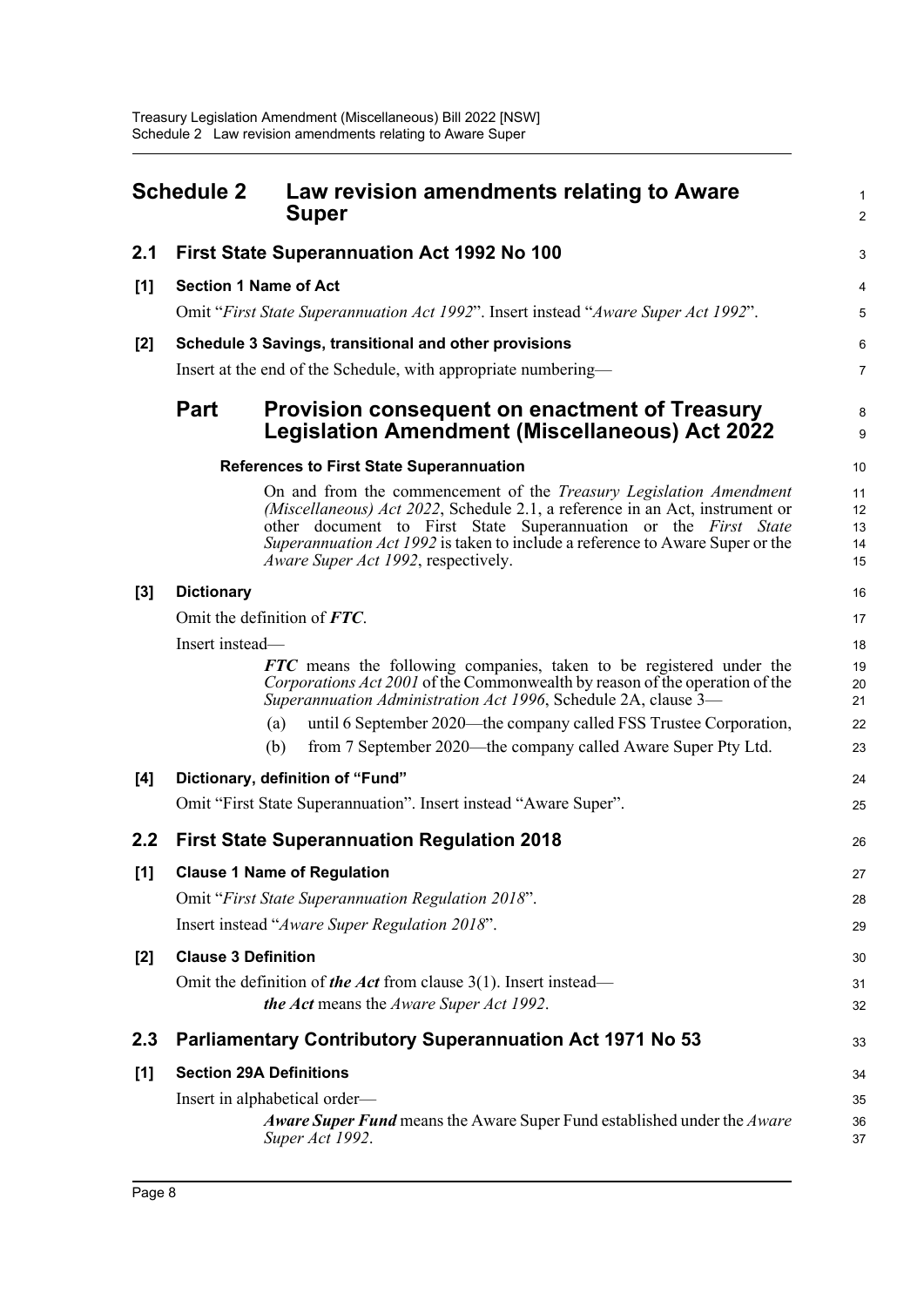| $[2]$ | Section 29A, definition of "complying superannuation fund"                                                              | $\mathbf{1}$    |
|-------|-------------------------------------------------------------------------------------------------------------------------|-----------------|
|       | Omit "First State Superannuation" from paragraph (b).                                                                   | $\overline{2}$  |
|       | Insert instead "Aware Super".                                                                                           | 3               |
| $[3]$ | Section 29A, definition of "First State Superannuation Fund"                                                            | 4               |
|       | Omit the definition.                                                                                                    | 5               |
| [4]   | <b>Section 29C Payment splits</b>                                                                                       | $6\phantom{1}6$ |
|       | Omit "First State Superannuation" from section 29C(5). Insert instead "Aware Super".                                    | $\overline{7}$  |
| 2.4   | <b>Parliamentary Contributory Superannuation Regulation 2018</b>                                                        | 8               |
|       | Clauses 17(4)(d) and 18(2)(b)                                                                                           | 9               |
|       | Omit "First State Superannuation" wherever occurring.                                                                   | 10              |
|       | Insert instead "Aware Super".                                                                                           | 11              |
| 2.5   | Police Regulation (Superannuation) Act 1906 No 28                                                                       | 12              |
| [1]   | Section 1 Name of Act, commencement and definitions                                                                     | 13              |
|       | Insert in alphabetical order in section $1(2)$ —                                                                        | 14              |
|       | Aware Super Fund has the same meaning as Fund has in the Aware Super Act<br>1992.                                       | 15<br>16        |
| [2]   | Section 1(2), definition of "First State Superannuation Fund"                                                           | 17              |
|       | Omit the definition.                                                                                                    | 18              |
| $[3]$ | Sections 5B, 5C(5)(e), 5D(2), 14N, definition of "complying superannuation fund",<br>paragraph (b) and 14P(5)           | 19<br>20        |
|       | Omit "First State Superannuation" wherever occurring. Insert instead "Aware Super".                                     | 21              |
| [4]   | Sections 5D(3) and 14P(8), definition of "FTC"                                                                          | 22              |
|       | Omit "First State Superannuation Act 1992" wherever occurring.                                                          | 23              |
|       | Insert instead "Aware Super Act 1992".                                                                                  | 24              |
| [5]   | Section 5J Payment of conversion benefit                                                                                | 25              |
|       | Omit "First State Superannuation Fund established under the First State Superannuation<br>Act 1992" from section 5J(4). | 26<br>27        |
|       | Insert instead "Aware Super Fund under the Aware Super Act 1992".                                                       | 28              |
| 2.6   | <b>Police Superannuation Regulation 2020</b>                                                                            | 29              |
|       | Clauses 23(4)(d) and 24(2)(b)                                                                                           | 30              |
|       | Omit "First State Superannuation" wherever occurring. Insert instead "Aware Super".                                     | 31              |
| 2.7   | <b>State Authorities Superannuation Act 1987 No 211</b>                                                                 | 32              |
| [1]   | <b>Section 3 Definitions</b>                                                                                            | 33              |
|       | Insert in alphabetical order in section 3(1)-                                                                           | 34              |
|       |                                                                                                                         |                 |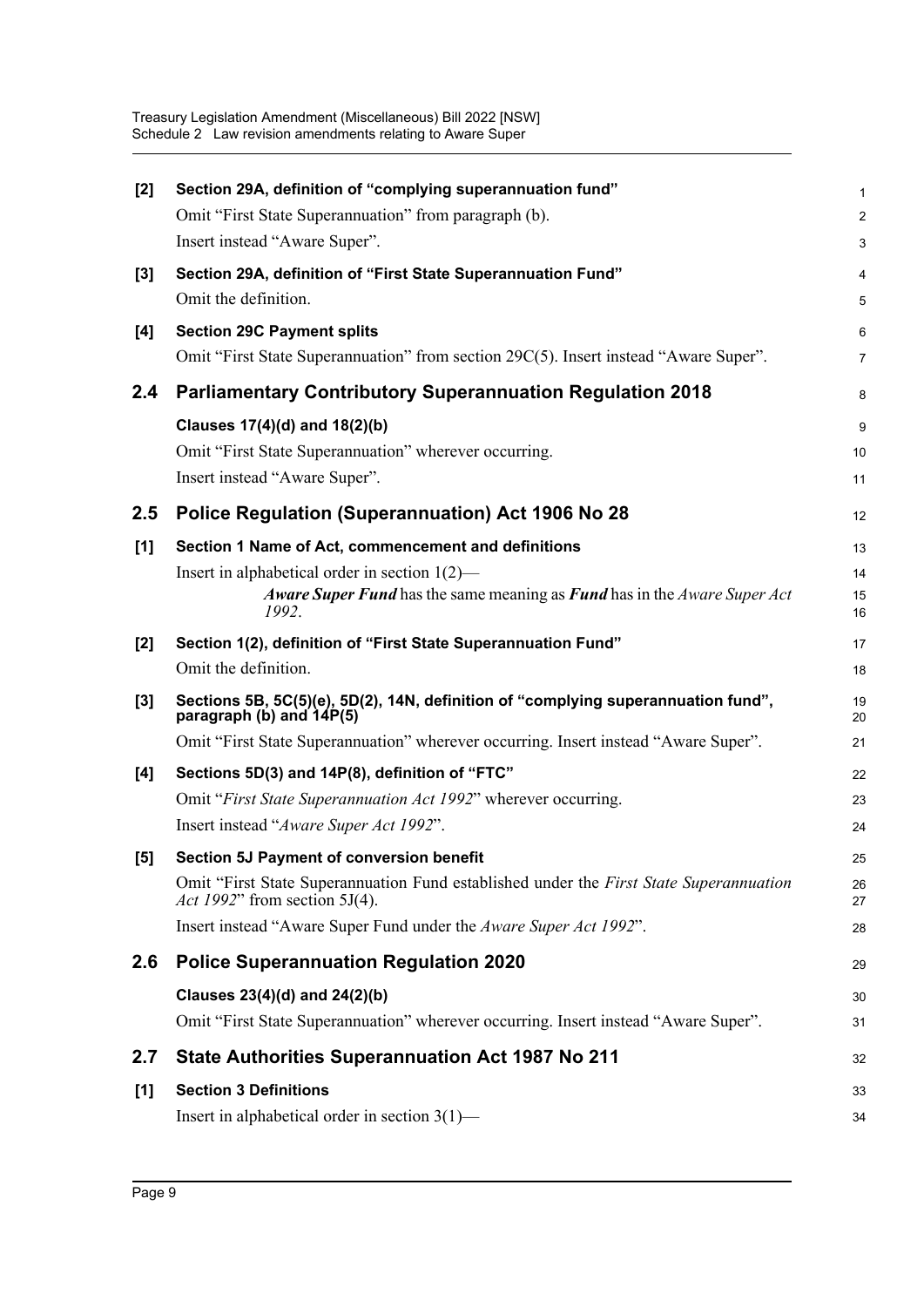|       | Aware Super Fund has the same meaning as Fund has in the Aware Super Act<br>1992.                                                     | $\mathbf{1}$<br>$\overline{c}$ |
|-------|---------------------------------------------------------------------------------------------------------------------------------------|--------------------------------|
| $[2]$ | Section 3(1), definition of "First State Superannuation Fund"                                                                         | $\mathbf{3}$                   |
|       | Omit the definition.                                                                                                                  | $\overline{\mathbf{4}}$        |
| $[3]$ | Sections 30A, 45F, definition of "complying superannuation fund", paragraph (b),<br>45(5) and 46AE(2)(b)                              | $\overline{5}$<br>6            |
|       | Omit "First State Superannuation" wherever occurring. Insert instead "Aware Super".                                                   | $\overline{7}$                 |
| [4]   | <b>Section 45F Definitions</b>                                                                                                        | 8                              |
|       | Omit "First State Superannuation Act 1992" from the definition of FTC.                                                                | 9                              |
|       | Insert instead "Aware Super Act 1992".                                                                                                | 10                             |
| 2.8   | <b>State Authorities Superannuation Regulation 2020</b>                                                                               | 11                             |
|       | Clauses 22(4)(d) and 23(2)(b)                                                                                                         | 12                             |
|       | Omit "First State Superannuation" wherever occurring.                                                                                 | 13                             |
|       | Insert instead "Aware Super".                                                                                                         | 14                             |
| 2.9   | <b>Superannuation Act 1916 No 28</b>                                                                                                  | 15                             |
| [1]   | <b>Section 3 Definitions</b>                                                                                                          | 16                             |
|       | Insert in alphabetical order in section $3(1)$ —<br>Aware Super Fund has the same meaning as Fund has in the Aware Super Act<br>1992. | 17<br>18<br>19                 |
| $[2]$ | Section 3(1), definition of "First State Superannuation Fund"                                                                         | 20                             |
|       | Omit the definition.                                                                                                                  | 21                             |
| $[3]$ | Sections 20AB(3) and (5)(e), 20F(5)(e), 20M(4), 61W, definition of "complying<br>superannuation fund", paragraph (b) and 61WB(5)      | 22<br>23                       |
|       | Omit "First State Superannuation" wherever occurring. Insert instead "Aware Super".                                                   | 24                             |
| [4]   | Sections 20G(3), 20M(1)(a) and section 61W, definition of "FTC"                                                                       | 25                             |
|       | Omit "First State Superannuation Act 1992" wherever occurring.                                                                        | 26                             |
|       | Insert instead "Aware Super Act 1992".                                                                                                | 27                             |
|       | 2.10 Superannuation (Axiom Funds Management Corporation) Act 1996 No<br>40                                                            | 28<br>29                       |
|       | <b>Section 4 Definitions</b>                                                                                                          | 30                             |
|       | Omit paragraph (a) of the definition of $FTC$ fund or $FTC$ scheme in section 4.                                                      | 31                             |
|       | Insert instead-                                                                                                                       | 32                             |
|       | Aware Super Act 1992,<br>(a)                                                                                                          | 33                             |